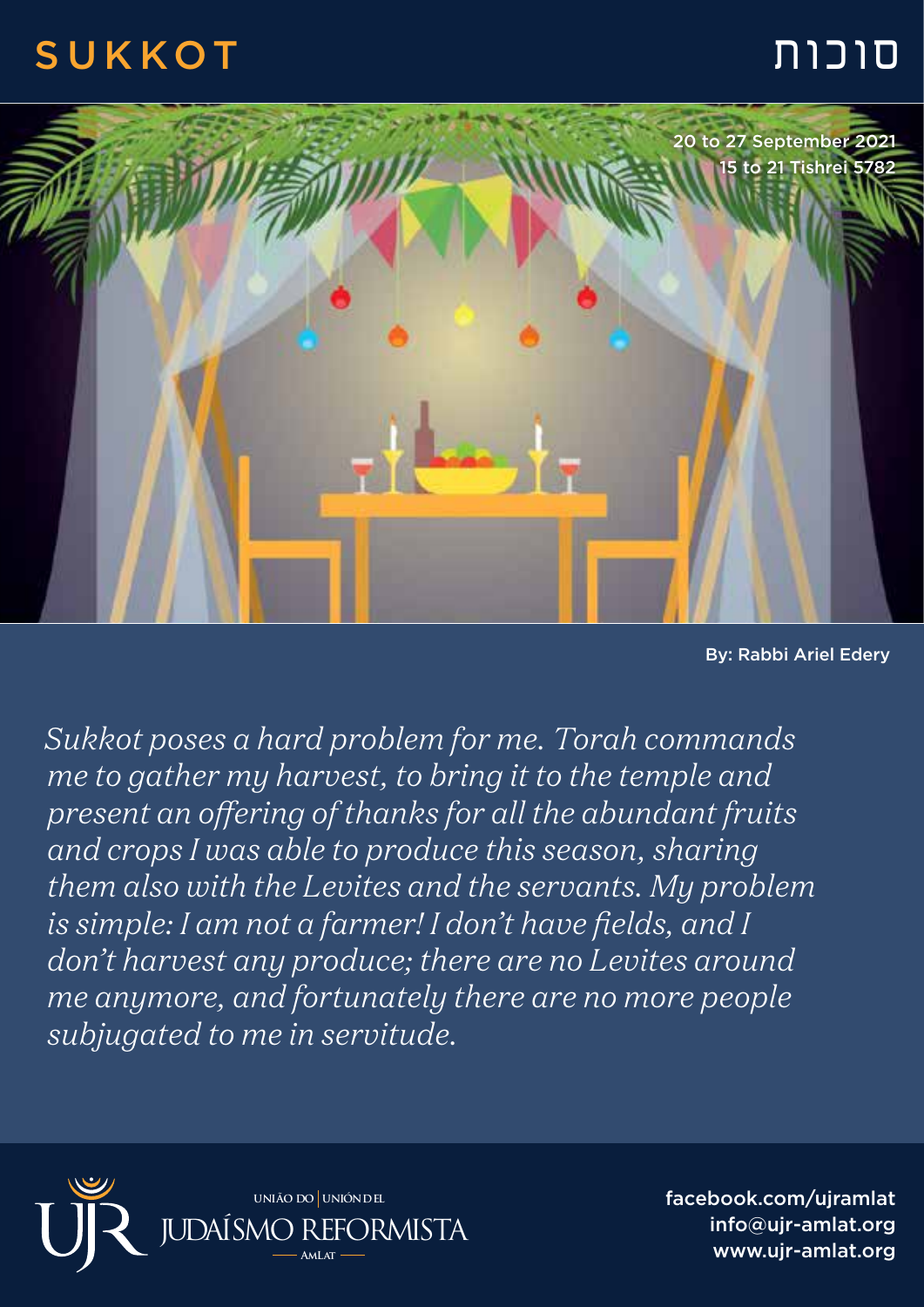

## How can I celebrate the festival as Torah commands?

*I have two bad options: one, is to say "Oh, well…things have changed, and this is no longer something that applies to me"; the other, is to pretend nothing has changed, and somehow go through the motions, buy fruits in the supermarket to then use them to express my thanks inside the Sukkah in which I never harvested anything at all.* 

## Two bad options; but fortunately I have a third.

*Instead of looking at the details and material elements of the old harvest festival as celebrated 2700 years ago - I can focus on the essence and the purpose of the celebration. Surely, Torah doesn't care about olives and dates, nor sees any fruit or tree as holy or sacred. What Torah really cares about is our communal and personal lives, being lived with ethical and moral values.*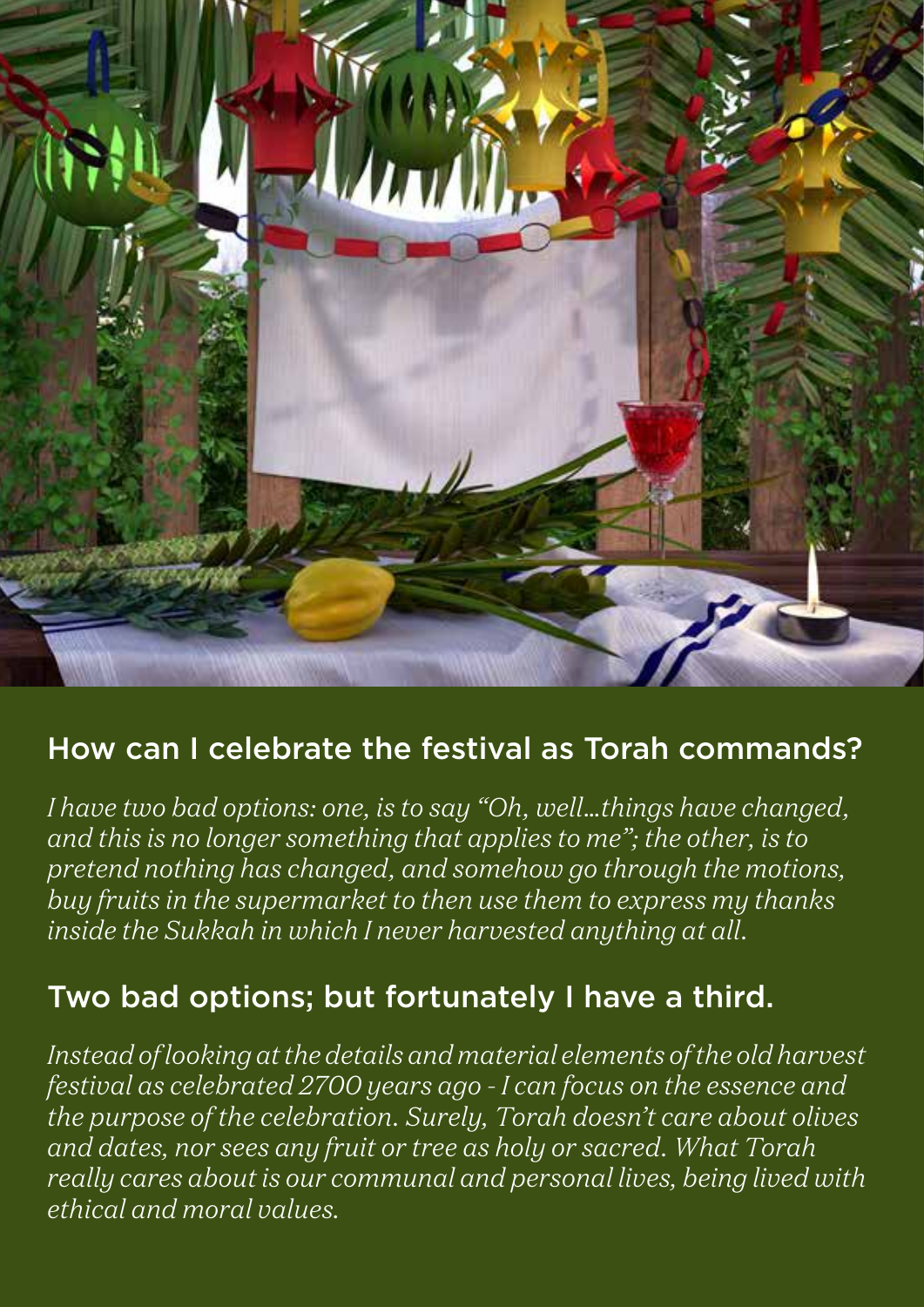*Sukkot is the perfect example of that: Torah does not command us to harvest the fields - we harvest the fields because we are farmers, and that's the reality in which we live. What Torah commands is that - as we do our regular work and economic activity - we take a moment to pause, make a time to stop the production and the work, and make a celebration. In Sukkot, a farmer celebrates the fruits of their fields (whether they are small or large); but a student celebrates the fruit of their studies; a business owner celebrates the success of their business. We all can, and should, take a time to celebrate the fruits of our efforts, big and small. We all can take the time to express gratitude for what we "harvested" this season, in our work, in our business, in our personal growth, in our careers, in our journey through life.*



*Sukkot is not only a personal moment to display and develop the good character traits of gratitude and humility. It also has a social dimension: we are commanded specifically to make this a moment of joy for others, for our extended families, for the foreigners who live among us, for those who don't have abundance to celebrate. Sukot is not about "me", but about "us". So, rather than looking for "Levites, maidservants, and foreign Cannanites" from Ancient Israel to invite them to my Sukkah, I truly follow Torah when I look around my real current society, and find in my city and my neighborhood those for whom this season has not brought abundant fruit - and decide that they are not "them", but are "us".*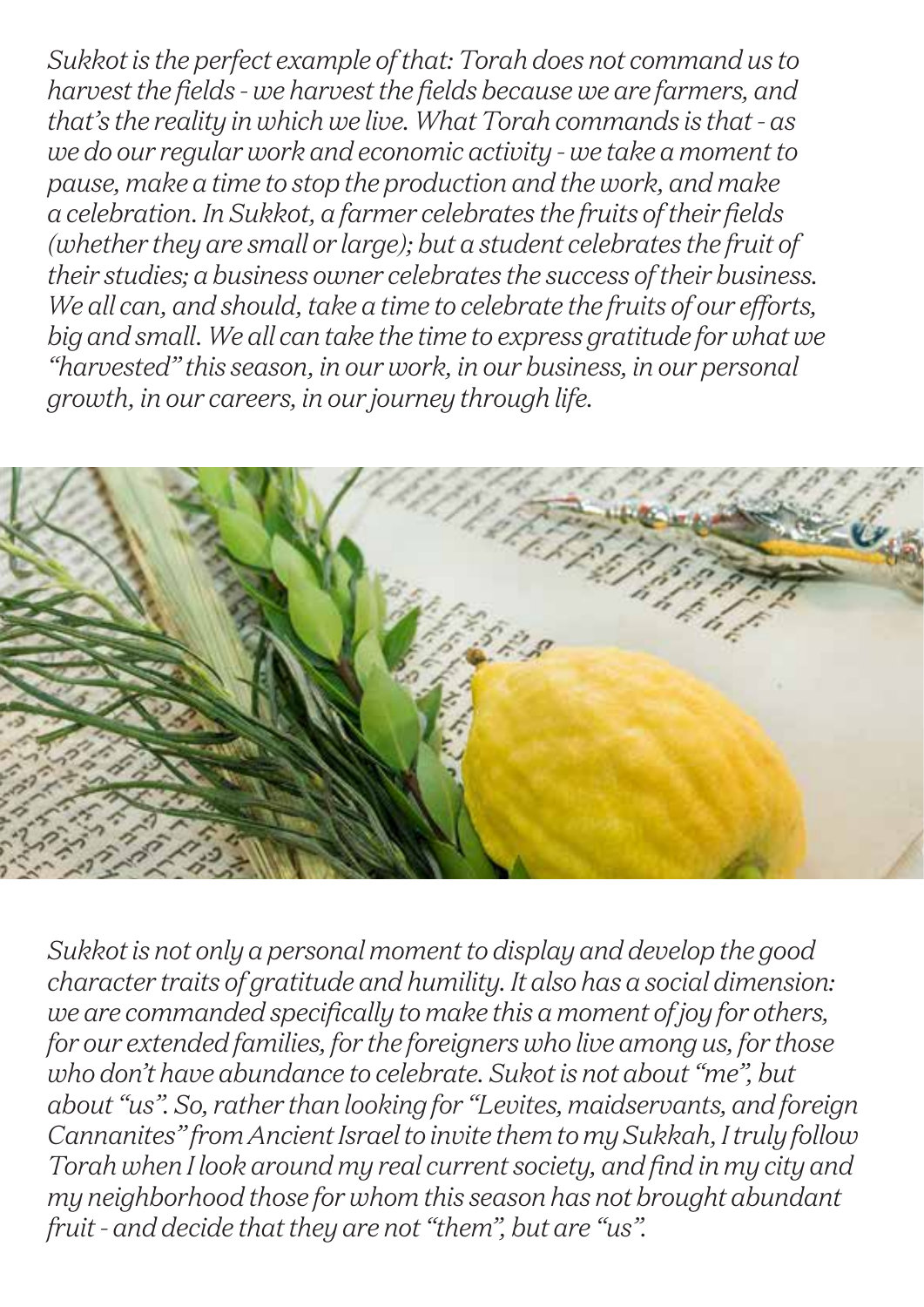

*On this Sukkot, in my congregation, we built a Sukkah; we decorated it, we got the four species, and have Shabbat and Sukkot services. But that would not be enough; that would be plainly short of what Torah commands and expects from us. Dwelling in the Sukkah, a precarious and temporary place, is meant to remind us that having a safe and secure home is not to be taken for granted. There are thousands of families in my city who live in "precarious and temporary" houses who cannot afford a home, cannot pay the rent, who are evicted and become homeless, who are forced to live in the worst part of town.* 

*These are the "servants, Levites, and foreigners" Torah was commanding us to include in our festival, caring for them as one of "us". This Sukkot we will also celebrate on Zoom, gathering hundreds of people to learn about the precarious housing realities around us, and to commit to a plan of action to make a difference. Back in Ancient Israel, Torah told us to "leave the fruit in the corners of our fields" for the needy. We are advocating for leaving 1 cent for each dollar in our town's budget to provide housing solutions.*